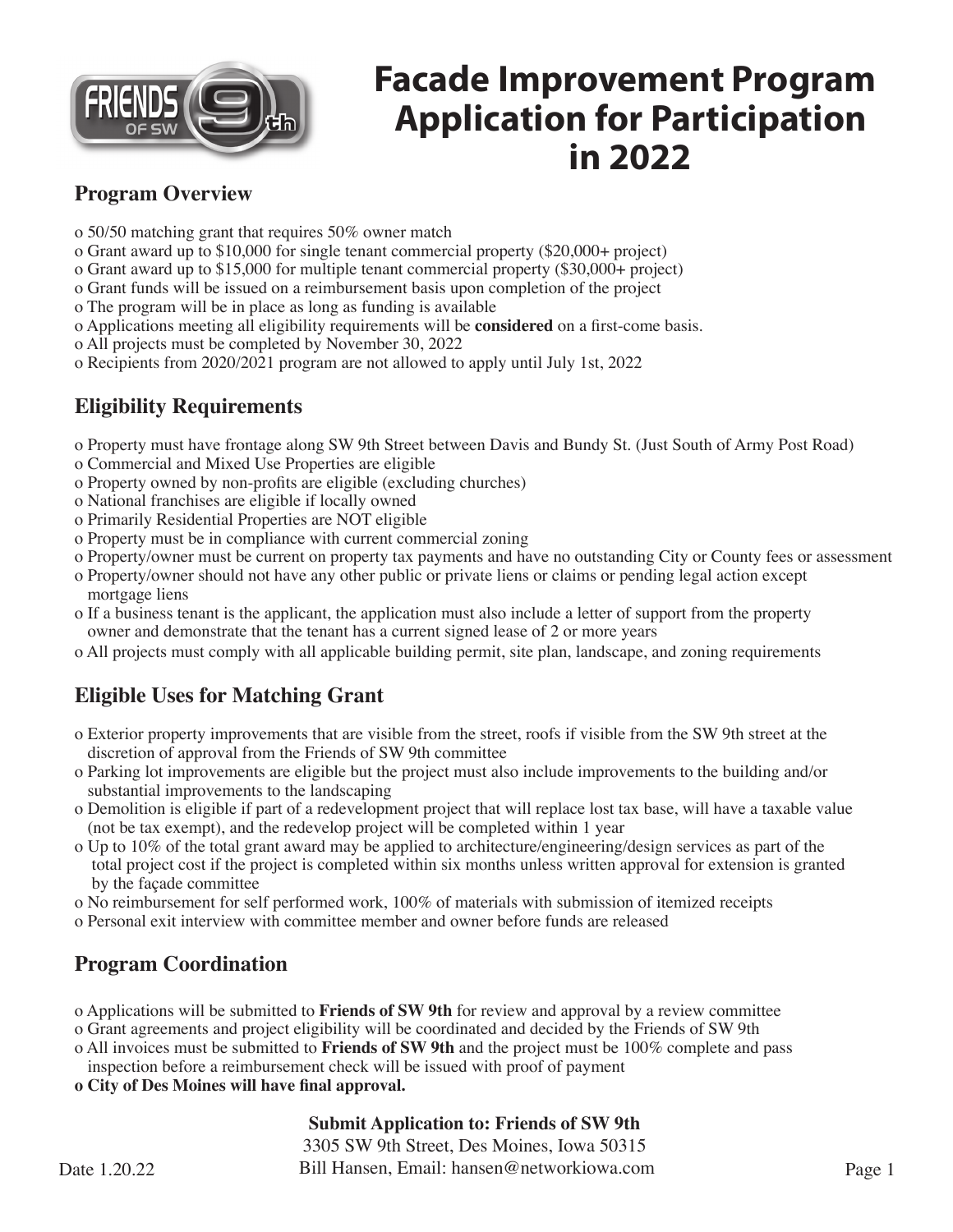

### **It is the applicant's responsibility to pull all required permits and schedule all necessary inspections before re-imbursement payments can be made.**

\*Restaurants and bars may be subject to compliance with the Fats, Oils and Grease Interception Program as regulated by the Wastewater Reclamation Authority based on the extent of the work proposed. Questions can be directed to Jason Merk (WRA) ay 515-323-8123.

\*\*If a property is vacant and will be re-occupied using this program, the property may also be subject to compliance with current site plan regulations. Questions may be directed to either Jillian Sommer at 283-4581 or Jacob Couppee 515-283-4746.

\*\*\*Any site related improvements made under this program may need to conform to the requirements of an approved site plan if one exists for the property and is on file with the Permit and Development office. Questions may be directed to either Jillian Sommer at 283-4581 or Jacob Couppee 515-283-4746.

#### **The permitting process:**

- **A) Plans must be developed showing as much detail about the project as possible. Plans must be to scale.**
- **B) Two copies of the plans must be submitted to the Permit and Development Center for initial review.**
- **C) Once the initial review is completed (typically within 15-20 working days), comments will given back to the applicant addressing any code related concerns that need to be changed or modified.**
- **D) Plans may need to be modified and re-submitted for further review.**
- **E) Once all concerns have been addressed, the permit will be issued.**
- **F) The project can then commence. Project duration is a maximum of 6 months. Additional time to complete the project may be requested of the SW 9th Committee prior to starting the work.**
- **G) Permit and Development Center staff will advise at the time of permit issuance when inspections must be scheduled.**
- **H) All permits will need to be closed before re-imbursement payments can be made as a part of this program.**

**Contact Permit and Development Center Staff with questions at 515-283-4200.**

**Submit Application to: Friends of SW 9th** 3305 SW 9th Street, Des Moines, Iowa 50315 Date 1.20.22 **Bill Hansen**, Email: hansen@networkiowa.com Page 2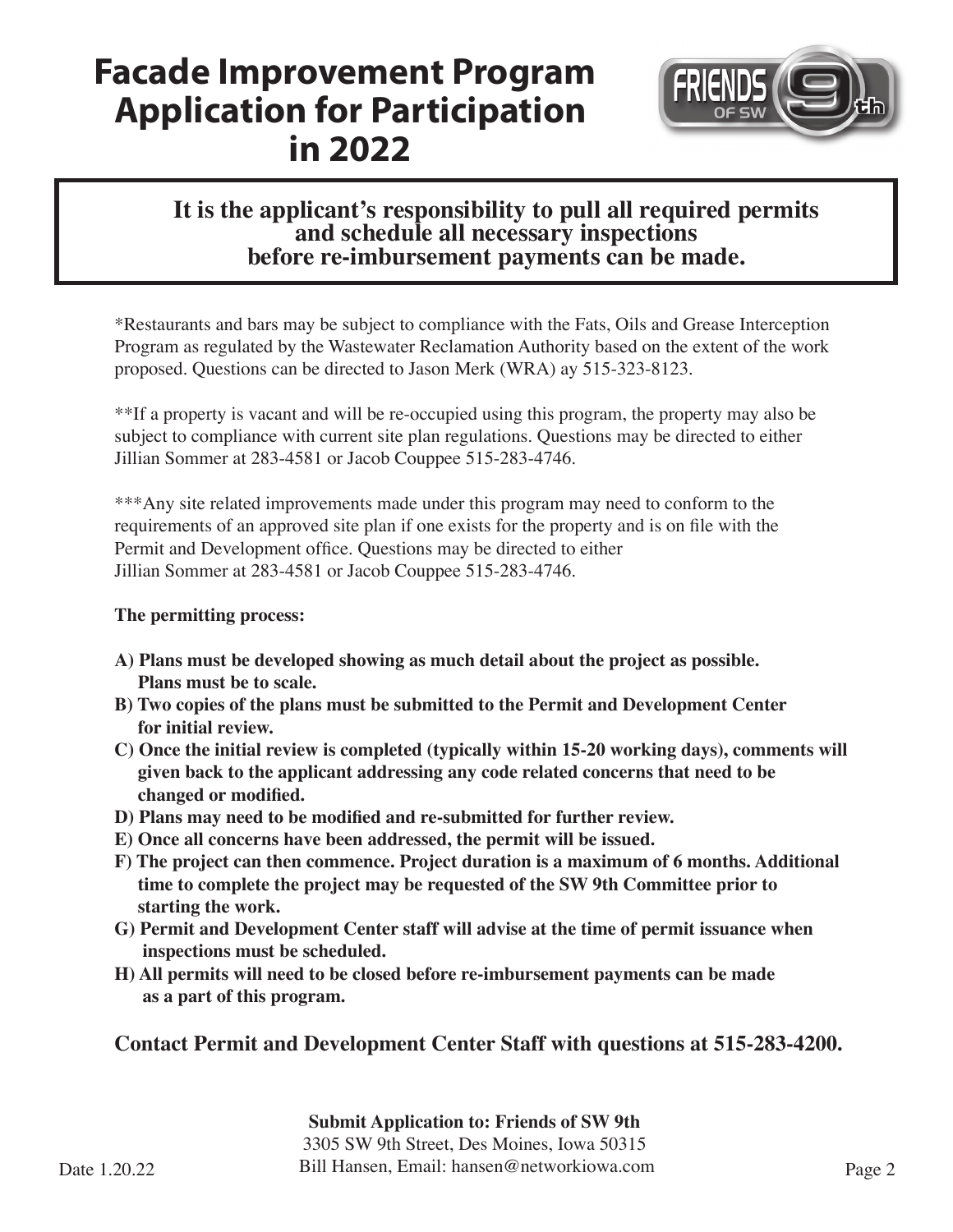

The Friends of SW 9th Façade Improvement Program is funded by City of Des Moines and Polk County and administered by Friends of SW 9th. For information regarding the program, please contact: Bill Hansen Email hansen@networkiowa.com. Funds are given on a first come, first serve basis.

### **All projects must be completed November 30, 2022.**

Please do not apply if you do not believe you could achieve this deadline.

\_\_\_\_\_\_\_\_\_\_\_\_\_\_\_\_\_\_\_\_\_\_\_\_\_\_\_\_\_\_\_\_\_\_\_\_\_\_\_\_\_\_\_\_\_\_\_\_\_\_\_\_\_\_\_\_\_\_\_\_\_\_\_\_\_\_\_\_\_\_\_\_\_\_\_\_\_\_\_\_\_\_\_\_\_\_\_\_\_\_

\_\_\_\_\_\_\_\_\_\_\_\_\_\_\_\_\_\_\_\_\_\_\_\_\_\_\_\_\_\_\_\_\_\_\_\_\_\_\_\_\_\_\_\_\_\_\_\_\_\_\_\_\_\_\_\_\_\_\_\_\_\_\_\_\_\_\_\_\_\_\_\_\_\_\_\_\_\_\_\_\_\_\_\_\_\_\_\_\_

Property Address:\_\_\_\_\_\_\_\_\_\_\_\_\_\_\_\_\_\_\_\_\_\_\_\_\_\_\_\_\_\_\_\_\_\_\_\_\_\_\_\_\_\_\_\_\_\_\_\_\_\_\_\_\_\_\_\_\_\_\_\_\_\_\_\_\_\_\_\_\_

2. Name or Description of Building\_\_\_\_\_\_\_\_\_\_\_\_\_\_\_\_\_\_\_\_\_\_\_\_\_\_\_\_\_\_\_\_\_\_\_\_\_\_\_\_\_\_\_\_\_\_\_\_\_\_\_\_\_\_\_\_

3. Original Construction Date:

4. Briefly describe how your project meets the eligibility requirements:\_\_\_\_\_\_\_\_\_\_\_\_\_\_\_\_\_\_\_\_\_\_\_\_\_\_\_\_\_\_\_\_\_

| ,我们也不能在这里的时候,我们也不能在这里的时候,我们也不能会在这里的时候,我们也不能会在这里的时候,我们也不能会在这里的时候,我们也不能会在这里的时候,我们也不                                                                                                                                                                                                                                                                |  |  |
|--------------------------------------------------------------------------------------------------------------------------------------------------------------------------------------------------------------------------------------------------------------------------------------------------------------------------------------------------|--|--|
|                                                                                                                                                                                                                                                                                                                                                  |  |  |
|                                                                                                                                                                                                                                                                                                                                                  |  |  |
| ,我们也不能会在这里,我们的人们就会在这里,我们也不能会在这里,我们也不能会在这里,我们也不能会在这里,我们也不能会在这里,我们也不能会不能会不能会。""我们,我                                                                                                                                                                                                                                                                |  |  |
|                                                                                                                                                                                                                                                                                                                                                  |  |  |
|                                                                                                                                                                                                                                                                                                                                                  |  |  |
|                                                                                                                                                                                                                                                                                                                                                  |  |  |
|                                                                                                                                                                                                                                                                                                                                                  |  |  |
| 10. Building owners contact (if different from applicant)<br>a. Telephone number(s): $\frac{1}{2}$ and $\frac{1}{2}$ and $\frac{1}{2}$ and $\frac{1}{2}$ and $\frac{1}{2}$ and $\frac{1}{2}$ and $\frac{1}{2}$ and $\frac{1}{2}$ and $\frac{1}{2}$ and $\frac{1}{2}$ and $\frac{1}{2}$ and $\frac{1}{2}$ and $\frac{1}{2}$ and $\frac{1}{2}$ and |  |  |
|                                                                                                                                                                                                                                                                                                                                                  |  |  |